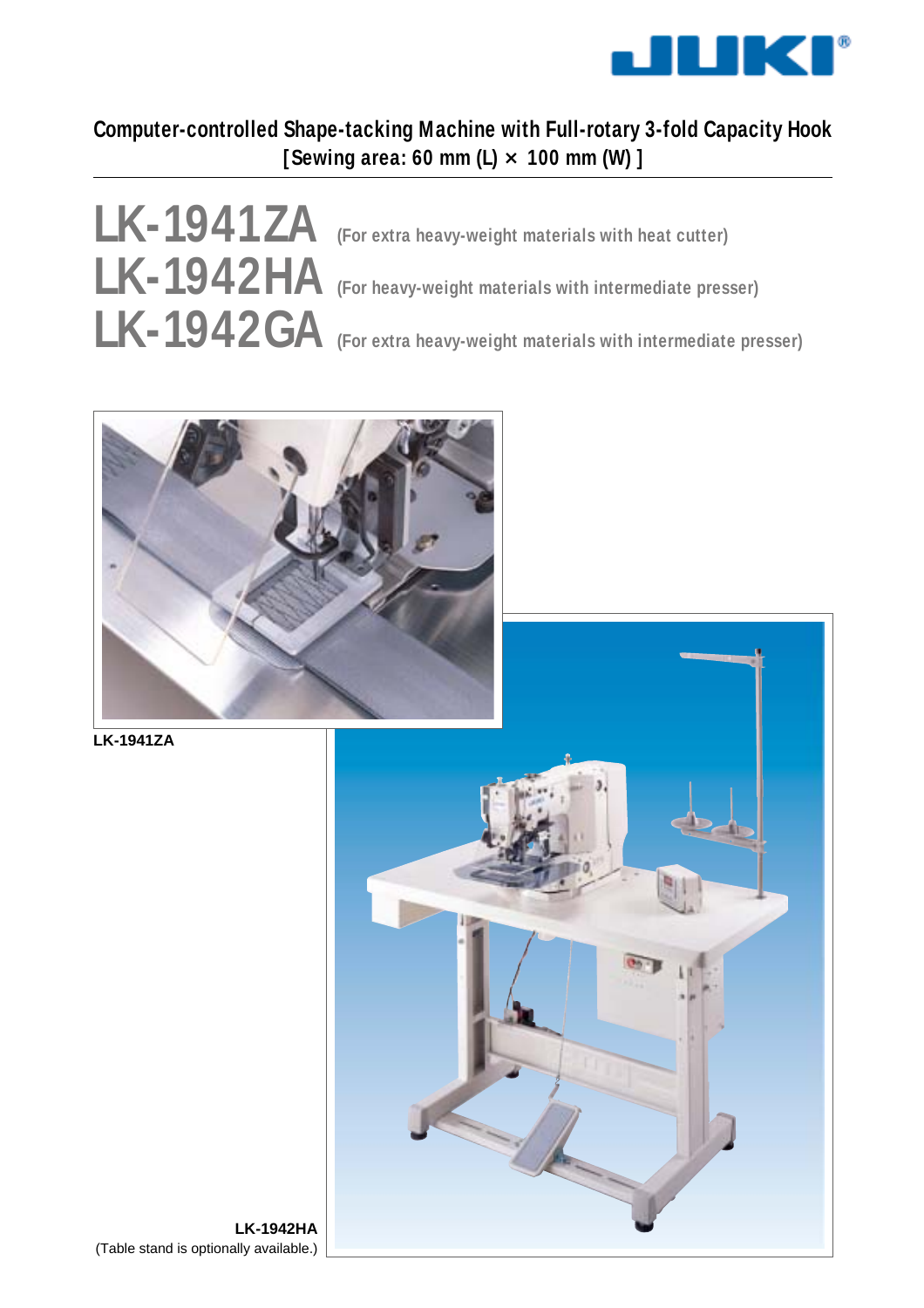# **A new generation of standard shape-tacking machines for seatbelts and heavy-weight materials is now launched!**

#### **The sewing pattern can be changed with ease.**

- With its new electronic feed system, the operator can select and use the sewing pattern entered. When changing a sewing pattern, the conventional mechanical bartacking machine requires the replacement of a feed cam. Since the new electronic machine no longer uses a feed cam, this operation is no longer necessary and costs are substantially saved.
- With the handy PGM-7B programming device (optional), sewing patterns can be programmed on the main unit of the machine. ●

### **Higher productivity**

- The machine demonstrates a high-● speed sewing capability of up to 2,200 rpm for dramatically increased productivity.
- **The machine is equipped as** standard with a full-rotary 3-fold capacity hook. The hook reduces the frequency of the bobbin thread replacement, enhancing efficiency in sewing with thick thread.



**Full-rotary 3-fold capacity hook**

#### **The machine offers improved seam quality and sewing capabilities when sewing heavy-weight or extra heavy-weight materials.**

- **The following features promise improved** sewing capabilities for extra heavy-weight materials: A high-power, direct-drive motor that drives the needle with increased material-penetrating force; a higher-torque stepping motor that increases the feed efficiency, and a pneumatic work clamp that increases the material clamping force.
- Higher lift of the feeding frame (max: 25mm) enables easy placement of a material on the machine. ●





The needle hole guide for the Z type machine is optimally suited for the sewing of ●seatbelts and ensures seams of extremely consistent quality.

● Adoption of JUKI's unique 3-fold capacity hook and a profound knowledge of sewing grounded on years of extensive sewing research help eliminate sewing problems and



#### **Excellent responsiveness**

Select from three different types to best suit your application: the machine for seatbelts (Z), the machine for extra heavy-weight materials (G), and the machine for heavy-weight materials (H).

| Specification | Seatbelts (Z)<br>Extra heavy-weight materials (G)<br>Heavy-weight materials (H) |                   |                  |                   |  |
|---------------|---------------------------------------------------------------------------------|-------------------|------------------|-------------------|--|
| Yarn number   | #1<br><b>B277</b>                                                               | #2<br><b>B207</b> | #8<br><b>B92</b> | #30<br><b>B46</b> |  |
| count         | 8/3                                                                             | 10/3              | 30/3             | 60/               |  |

#### **A newly developed heat cutter ensures reliable and speedy trimming of thick thread. LK-1941**

- The thread trimmer offers outstanding reliability and durability. The ideal application for the device is the sewing of seatbelts with thick synthetic threads.
- The thread trimming operation can be executed in as little as 0.3 sec. –– as fast as the The thread trimming operation can be executed in as little as  $0.3 \text{ sec.} - \text{as fast as the thread-trimming speed achieved by a mechanical thread trimmer. The speed is  $\bullet$$ adjustable and can be slowed down if desired.
- Unlike the thread trimmer using a knife, the heat cutter trims thick thread without fail and shortens the thread remaining at the seam end. It also offers improved durability to cut down on maintenance requirements.
- The heat cutter is designed to leave no thread chips on the hot wire section. This ensures consistent thread trimming at all times. ●
- The hot-wire temperature can be adjusted according to the operating environment. ●
- The heat cutter cuts both the needle thread and bobbin thread under the throat plate. This means the heat cutter will never hinder motions of the work clamp and other devices. ●





#### **The intermediate presser securely clamps the material. LK-1942**

By equipping the LK-1942 as standard with an intermediate presser to prevent the material from flopping, beautifully finished seams are almost guaranteed. The height and stroke of the intermediate presser are both adjustable.

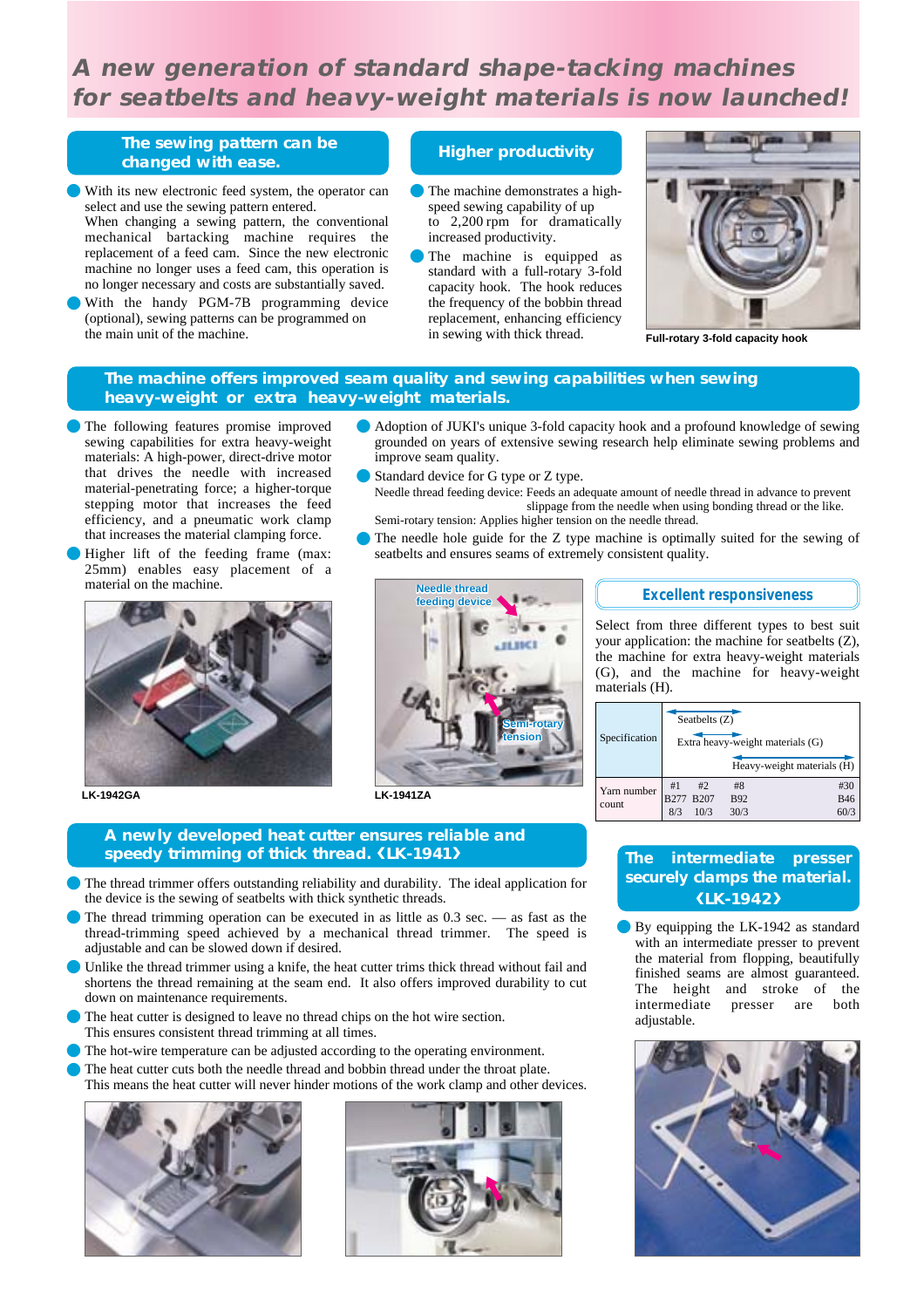- **The direct-drive system that directly connects a compact AC servomotor to the** machine head achieves outstanding responsiveness and increased stopping accuracy. By omitting the use of a stop-motion mechanism in the system, users are promised a comfortable operating environment with reduced noise and vibration.
- The hand pulley is installed on this side of the machine head. This allows the operator to visually check the needle entry and adjust hook timing with ease. ●
- The machine is provided with a needle bar reverse-rotation mechanism. This enables the needle bar to stop at its topmost position to facilitate placement of heavy-weight materials on the machine. ●



#### **Excellent operability Easy-to-operate operation panel**

With the handy controls on the operation ●panel, the user can easily select sewing patterns, change the scale or sewing speed, set the bobbin thread counter, and store cycle sewing programs in memory.



#### **Options are available to enhance the responsiveness of the machine to a variety of processes and applications.**

#### **PGM-7**

#### **handy programming device**

Sewing patterns can be entered or modified through the handy programming device while holding it. Dedicated keys for frequently-used functions are provided on the handy programming device to cut down the operation time.



#### ● Needle cooler **(Part No.: 142-25056)**

The needle cooler blows air to the needle, thereby preventing thread breakage caused by hot needle.



#### ● PGM-7 ● **Heat cutter (Part No.: 144-47056)**

The heat cutter cuts both needle threads and bobbin threads (#1 to #8 synthetic thread,) under the throat plate. (For the LK-1941 model, the heat cutter is equipped as standard.)

#### **• Reverse sweeping wiper Wiper (Part No.: 144-46009) Wiper base (Part No.: 144-45902)**

In some sewing processes, the wiper may interfere with the needle when it actuates. In such a case, the wiper can be placed at the retracted position.

#### **O** Thread tension controller No. 3 **(Part No.: B5019-222-0B0)**

The tension controller unit is used to partially change the needle thread tension during the sewing of a pattern. ✽ When used, the following parts are required:

- Air tube
- (Part No.: BT-0400251-EB) ● Solenoid valve
- (Part No.: PV-150209000)
- Solenoid valve connector assembly (Part No.: 142-04754)



#### **Work clamp, blank for seatbelts**

- Work clamp foot (right), blank (Part No.: 144-44004)
- Work clamp foot (left), blank (Part No.: 144-44103)
- Feed plate, blank (Part No.: 144-44202)
- Belt positioning guide (Part No.: 144-44301)
- Setscrew for guide (2 pcs.) (Part No.: SM-9040603SC)
- Washer of setscrew for guide (2 pcs.) (Part No.: WP-0450826SC)

Knurled blank, designed for seatbelts, for machining that prevents slippage of material more effectively than the standard one. Adjustable belt positioning guide can be used.

#### ● Silicon oil tank

#### **(Part No.: B9211-850-0A0)**

This device prevents breakage of synthetic threads.

#### **• Thread-tension-releasing device (Part No.: 142-24760)**

This device requires if you want to change the sewing position without performing thread trimming. (Only applicable to the LK-1942HA)

#### **• 3-pedal unit PK47 (Part No.: GPK-470010AB)**

This 3 pedal unit is required if you want to use a double-step feeding frame.

- ✽ When used, the following part is required:
- Junction cord (Part No.: M9025-580-0A0)